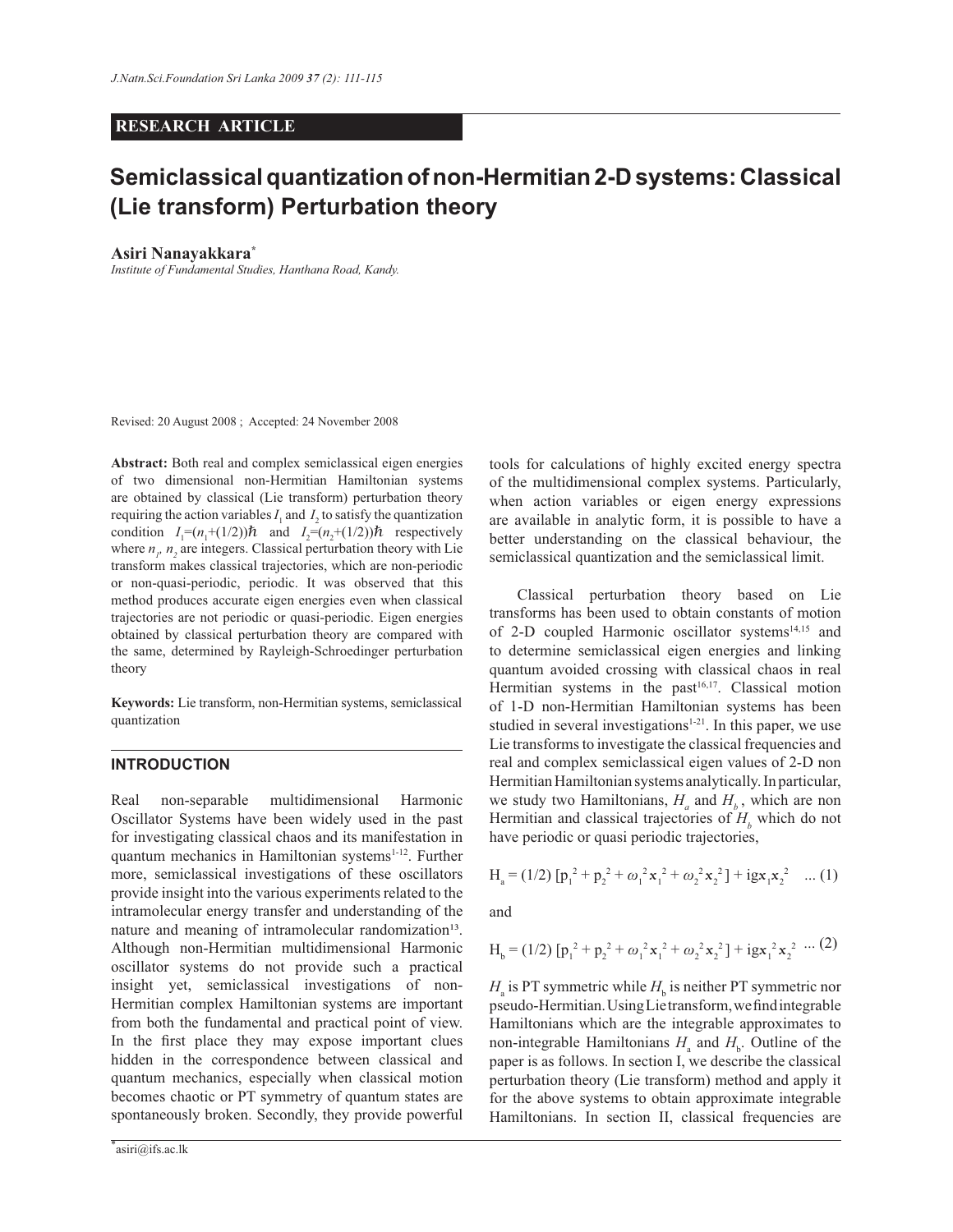obtained by solving the equation of motion in transformed coordinates. In section III, the semiclassical eigen values are calculated using classical perturbation theory and compares them with exact and Rayleigh-Schroedinger perturbation energies. Concluding remarks are given in section IV.

## **I Classical Lie canonical transform**

In this section, first we describe the classical perturbation theory based on Lie canonical transformations. (For further details, see reference  $14 \& 15$ ). Consider the Hamiltonian of the form

$$
H = H_0 + \varepsilon H_1 \tag{3}
$$

where H<sub>0</sub> = (1/2)  $[p_1^2 + p_2^2 + \omega_1^2 x_1^2 + \omega_2^2 x_2^2]$  and  $H_1(x_1, x_2)$  makes the above Hamiltonian *H* non-separable and non-Hermitian. Hamilton's equation of motion for the above Hamiltonian is

$$
\frac{dp_j}{dt} = -\frac{\partial H}{\partial x_j} \qquad \qquad \dots (4)
$$

and

$$
\frac{dx_j}{dt} = \frac{\partial H}{\partial p_j} \qquad \qquad \dots (5)
$$

*(j=1,2).*

Now consider the transformation  $(p_i, x_j) \rightarrow (n_i, \xi_j)$  given by

$$
p_j = \eta_j - \varepsilon \frac{\partial S_1}{\partial \xi_j} - \varepsilon^2 \frac{\partial S_2}{\partial \xi_j} - \frac{1}{2} \varepsilon^2 \left\{ \frac{\partial S_1}{\partial \xi_j}, S_1 \right\} + O(\varepsilon^3) \qquad \dots (6)
$$
  
and

and

$$
x_j = \xi_j + \varepsilon \frac{\partial S_1}{\partial \eta_j} - \varepsilon^2 \frac{\partial S_2}{\partial \eta_j} - \frac{1}{2} \varepsilon^2 \left\{ \frac{\partial S_1}{\partial \eta_j}, S_1 \right\} + O(\varepsilon^3) \qquad \dots (7)
$$

where  $\left\{ \right\}$  represents the Poisson bracket and equations of motion become

$$
\frac{d\eta_j}{dt} = -\frac{\partial H^*}{\partial \xi_j} \tag{8}
$$

$$
\frac{d\xi_j}{dt} = \frac{\partial H^*}{\partial \eta_j} \tag{9}
$$

 $(j=1,2)$  and the new Hamiltonian  $H^*(\eta,\xi) = H(p,x)$ . The to eliminate, from Hamiltonian  $H^*$ , the parameter  $\tau$  which purpose for introducing this canonical transformation is, is introduced in (11) and (12). Now we expand *H \** in a power series of *ε* as

$$
H^* (\eta, \xi) = H_0^* (\eta, \xi) + \varepsilon H_1^* (\eta, \xi) + \dots (10)
$$

and parameter  $\tau$  is introduced by the auxiliary equation

$$
\frac{d\eta_j}{d\tau} = -\frac{\partial H_0^*}{\partial \xi_j} \tag{11}
$$

$$
\frac{d\xi_j}{d\tau} = \frac{\partial H_0^*}{\partial \eta_j} \qquad \qquad \dots (12)
$$

 $(j=1,2)$  and hence  $H_0^*$  = const. The  $H_k^*$ 's in the power series (10) are obtained (details are given in reference 14,15) by

$$
H_0^* = \left(\frac{1}{2}\right) [\eta_1^2 + \eta_2^2 + \omega_1^2 \xi_1^2 + \omega_2^2 \xi_2^2]
$$
  
\n
$$
H_1^* = [H_1(\eta, \xi)],
$$
  
\n
$$
S_1 = \int [H_1(\eta, \xi) - H_1^*] d\tau
$$
 ... (13)  
\n
$$
H_2^* = \frac{1}{2} \{H_1 + H_1^*, S_1\},
$$
  
\n
$$
S_2 = \int \left[\frac{1}{2} \{H_1 + H_1^*, S_1\} - H_2^* \right] d\tau
$$
  
\n
$$
H_3^* = \frac{1}{2} \{H_1 + H_1^*, S_2\}_s + \frac{1}{2} \{H_2 + H_2^*, S_1\}_s + \frac{1}{12} \{H_1 - H_1^*, S_1\}_s S_1\},
$$

where the subscript *s* stands for the average value which is defined for a function A as

$$
A_s = \lim_{t \to \infty} \frac{1}{t} \int_0^t A(\tau) d\tau \qquad \qquad \dots (14)
$$

and for a periodic function with period *T* above equation becomes

$$
A_s = \frac{1}{T} \int_0^T A(\tau) d\tau \qquad \qquad \dots (15)
$$

commensurable with  $\omega_2$ ,  $H_0^*(\eta,\xi)$  and  $H^*(\eta,\xi)$  are found Now we obtain  $H_0^*$ ,  $H^*$  and equivalent constants of motion for two non-Hermitian systems given in equations (1) and (2). The Hamiltonian  $H_a$  in (1) is PT symmetric and known to have all eigen values real. Assuming  $\omega_1$  is not for the above system as

$$
H_{a} = \frac{1}{2} \left[ \left( \xi_{1}^{2} + \eta_{1}^{2} / \omega_{1}^{2} \right) \omega_{1}^{2} + \left( \xi_{2}^{2} + \eta_{2}^{2} / \omega_{2}^{2} \right) \omega_{2}^{2} \right] - \frac{g^{2}}{2 \omega_{1}^{2} (\omega_{1}^{2} - 4 \omega_{2}^{2})} \beta_{a} \dots (16)
$$

where 
$$
\beta_a = \{ (\omega_2^2 - 3\omega_1^2/8)(\xi_2^2 + \eta_2^2/\omega_2^2)^2 + \omega_1^2(\xi_1^2 + \eta_1^2/\omega_1^2) \}
$$
  
 $(\xi_2^2 + \eta_2^2/\omega_2^2)\}$ 

$$
H_{a0}^{\prime} = \frac{1}{2} \left( \eta_1^2 + \eta_2^2 + \omega_1^2 \xi_1^2 + \omega_2^2 \xi_2^2 \right) \qquad \qquad \dots (17)
$$

This new system admits two first integrals,  $H_{a0}^* = const$ and  $H_a^*$ =const and they are equivalent to

10) 
$$
\left(\xi_1^2 + \eta_1^2/\omega_1^2\right) = const
$$
 ... (18)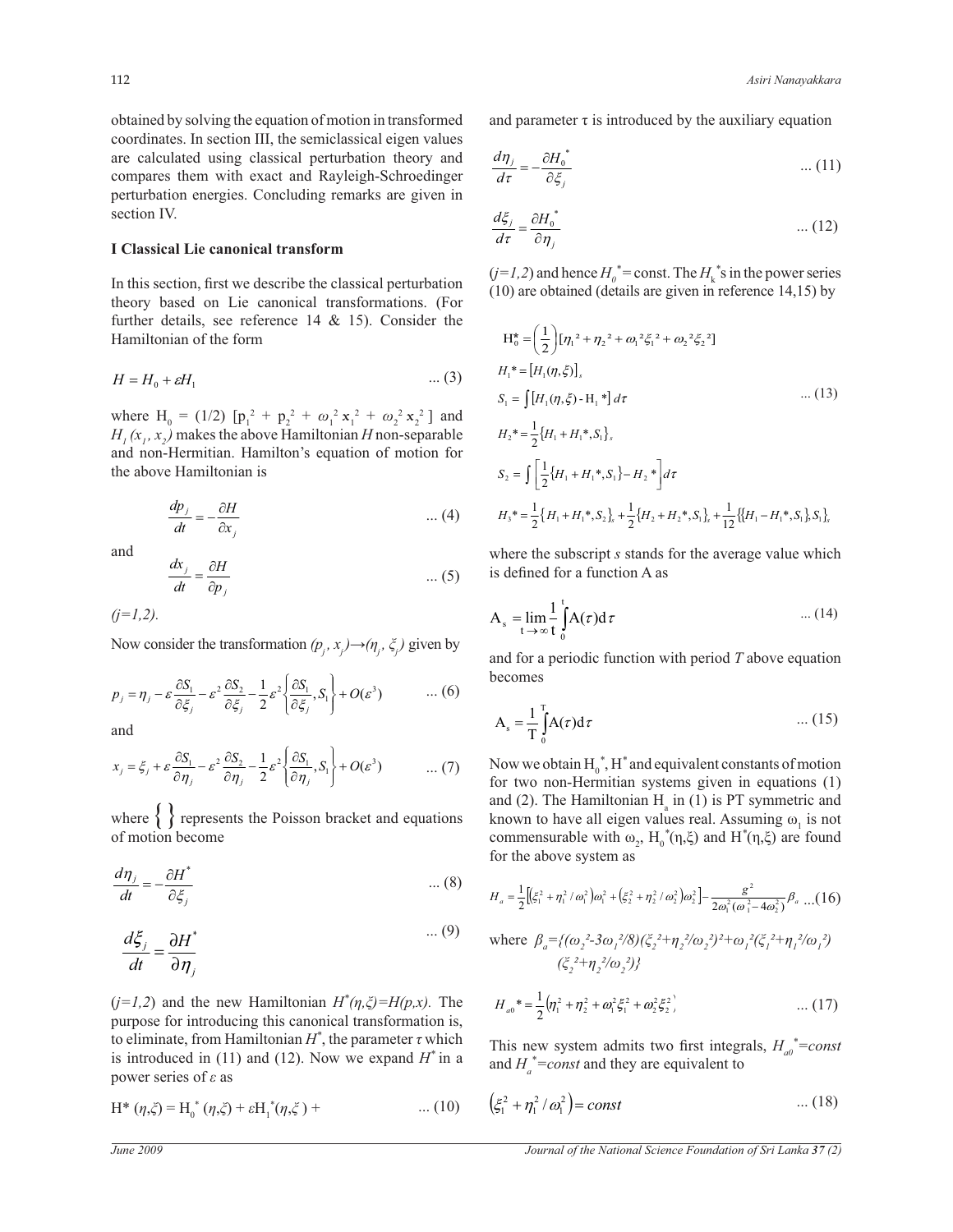*2-D Classical (Lie transform) Perturbation theory 113*

$$
(\xi_2^2 + \eta_2^2 / \omega_2^2) = const \qquad \qquad \dots (19)
$$

Above equations (16), (18) and (19) will be used to quantize this system in the section III. Now we find similar expressions of  $H_0^*$  and  $H^*$  for the Hamiltonian systems  $H_b$ .

$$
H_b = \frac{1}{2} \Big[ \Big( \xi_1^2 + \eta_1^2 / \omega_1^2 \Big) \omega_1^2 + \Big( \xi_2^2 + \eta_2^2 / \omega_2^2 \Big) \omega_2^2 \Big] + \frac{1}{4} \frac{\Big( \xi_1^2 + \eta_1^2 / \omega_1^2 \Big) \Big( \xi_2^2 + \eta_2^2 / \omega_2^2 \Big)}{\omega_1^2 \omega_2^3 (\omega_2^2 - \omega_1^2)} \Big\{ ig + \frac{g^2}{2} \beta \Big\} \dots (20)
$$

where

$$
\beta = \{ (3\omega_2^2 - 2\omega_1^2)(\xi_1^2 + \eta_1^2/\omega_1^2) + (3\omega_1^2 - 2\omega_2^2)(\xi_2^2 + \eta_2^2/\omega_2^2) \}
$$
  

$$
H_{b0} = \frac{1}{2} (\eta_1^2 + \eta_2^2 + \omega_1^2 \xi_1^2 + \omega_2^2 \xi_2^2) \qquad \qquad \dots (21)
$$

 The above Hamiltonians are functions of new variables  $\xi_1$ ,  $\xi_2$ ,  $\eta_1$ , and  $\eta_2$  only in the form  $\xi_1^2 + \eta_1^2/\omega_1^2$  and  $\xi_2^2 + \eta_2^2/\omega_1^2$  $\omega_2^2$ . These transformed Hamiltonians are merely the Borkhoff normal forms<sup>1,22</sup> of the original Hamiltonians.

## **II Classical frequencies**

In the previous section we expressed the Hamiltonians of two non-Hermitian systems given by (1) and (2) in terms of constants of motion using classical Lie transform method. Constants of motion for these two dimensional potentials, are

$$
(\xi_1^2 + \eta_1^2/\omega_1^2) = \text{const} - c_1 \tag{22}
$$

$$
(\xi_2^2 + \eta_2^2/\omega_2^2) = \text{const} - c_2 \tag{23}
$$

Therefore, functions of  $\zeta_i^2 + \eta_i^2/\omega_i^2$  and  $\zeta_2^2 + \eta_2^2/\omega_2^2$  are also constants of motion of those systems. In terms of  $c<sub>1</sub>$ and  $c_2$ , Hamiltonians  $H_a$  and  $H_b$  become

$$
H_{a}^{*} = \frac{1}{2} \Big[ c_{1} \omega_{1}^{2} + c_{2} \omega_{2}^{2} \Big] - \frac{g^{2} \Big\{ (\omega_{2}^{2} - 3\omega_{1}^{2} / 8) c_{2}^{2} + \omega_{1}^{2} c_{1} c_{2}}{2\omega_{1}^{2} (\omega_{1}^{2} - 4\omega_{2}^{2})} \dots (24)
$$
  

$$
H_{b}^{*} = \frac{1}{2} \Big[ c_{1} \omega_{1}^{2} + c_{2} \omega_{2}^{2} \Big] + \frac{1}{4} \frac{c_{1} c_{2} \Big\{ ig + g^{2} \Big\{ (3\omega_{2}^{2} - 2\omega_{1}^{2}) c_{1} + (3\omega_{1}^{2} - 2\omega_{2}^{2}) c_{2} \Big\} / 2 \Big\}}{\omega_{1}^{2} \omega_{2}^{3} (\omega_{2}^{2} - \omega_{1}^{2})} \dots (25)
$$

respectively. Using equation (8) and (9), we write the equations of motion for the above systems in terms of  $c_i$  and  $c_j$  as

$$
\frac{d^2 \xi_j}{dt^2} + \Omega^2_{k,j} \xi_j = 0 \qquad \qquad \dots (26)
$$

where  $k = \{(a,b\}, j = \{1,2\} \text{ and } \Omega_{k,j} = \frac{2}{\omega} \left| \frac{\partial H_k}{\partial c} \right|$ - $\Omega_{k,j}$  are independent of time as  $c_1$  and  $c_2$  are constants of  $\backslash$  $\overline{\phantom{a}}$ l ſ  $\partial$  $\Omega_{k,j} = \frac{2}{\omega_j} \left( \frac{\partial H_k}{\partial c_j} \right)$ *k*  $\omega$ <sup>*k*</sup>,*j*  $\rightarrow$  *dc*  $L_{i,j} = \frac{2}{\omega} \left( \frac{\partial H_k^*}{\partial c} \right)$ . Frequencies motion. Therefore, the solutions of equation motion (26) are simply

$$
\xi_j = \sqrt{c_j} \cos(\Omega_{k,j} t + \varphi) \qquad \qquad \dots (27)
$$

$$
\eta_j = -\Omega_{k,j} \sqrt{c_j} \sin(\Omega_{k,j} t + \varphi)
$$

where  $\varphi$  is an integration constant and

$$
\Omega_{a,1} = \omega_1 - \frac{g^2 c_2}{\omega_1 (\omega_1^2 - 4\omega_2^2)}
$$
\n
$$
\Omega_{a,2} = \omega_2 - \frac{2g^2 c_2 (\omega_2^2 - 3\omega_1^2 / 8)}{\omega_2 \omega_1^2 (\omega_1^2 - 4\omega_2^2)} - \frac{g^2 c_1}{\omega_2 (\omega_1^2 - 4\omega_2^2)} \dots (28)
$$
\n
$$
\Omega_{b,1} = \omega_1 + \frac{1}{2} \frac{c_2 \left\{ i g + \frac{g^2}{2} \left\{ (3\omega_2^2 - 2\omega_1^2)c_1 + (3\omega_1^2 - 2\omega_2^2)c_2 \right\} \right\}}{\omega_1^3 \omega_2^3 (\omega_2^2 - \omega_1^2)} + \frac{c_1 c_2 g^2 (3\omega_2^2 - 2\omega_1^2)}{4\omega_1^3 \omega_2^3 (\omega_2^2 - \omega_1^2)}
$$
\n
$$
\Omega_{b,2} = \omega_2 + \frac{1}{4} \frac{c_1 \left\{ i g + \frac{g^2}{2} \left\{ (3\omega_2^2 - 2\omega_1^2)c_1 + (3\omega_1^2 - 2\omega_2^2)c_2 \right\} \right\}}{\omega_1^2 \omega_2^4 (\omega_2^2 - \omega_1^2)} + \frac{c_1 c_2 g^2 (3\omega_2^2 - 2\omega_1^2)}{4\omega_1^2 \omega_2^4 (\omega_2^2 - \omega_1^2)} \dots (29)
$$

It is important to note that Hamiltonians  $H_k^*(k = \{a, b\})$  are integrable, while corresponding original Hamiltonians  $H_k$  are not.  $H_k^*$  are the integrable approximates to  $H_k$ . It is evident from the above expressions for the frequencies of oscillations  $Q_{k,i}$ , that the classical trajectories of the first Hamiltonian system is periodic with real frequencies. However, the frequencies of the second Hamiltonian *H<sup>b</sup>* \* are complex and classical trajectories of that Hamiltonian are therefore non-periodic. Under the Lie transform, non-integrable Hamiltonians became integrable and quasi-periodic trajectories of the first pseudo Hermitian Hamiltonian became periodic. However, trajectories of the second non-pseudo Hermitian Hamiltonians did not become periodic. Then an important question to address is that whether the semiclassical quantization of the above complex non-Hermitian systems accurately produce the quantum eigen values as it does in the case of real Hermitian systems. This issue is addressed in the next section.

#### **III Semiclassical eigen values**

In order to find semiclassical energy eigen values of those three Hamiltonians, first we make the transformation to action variables as or  $I_j = (\xi_j^2 + \eta_j^2 / w_j^2) w_j \pi$ 

$$
I_1 = (\xi_1^2 + \eta_1^2 / \omega_1^2) \omega_1 \pi \qquad \qquad \dots (30)
$$

$$
I_1 = (\xi_2^2 + \eta_2^2 / \omega_2^2) \omega_2 \pi \qquad \qquad \dots (31)
$$

*Journal of the National Science Foundation of Sri Lanka 37 (2) June 2009*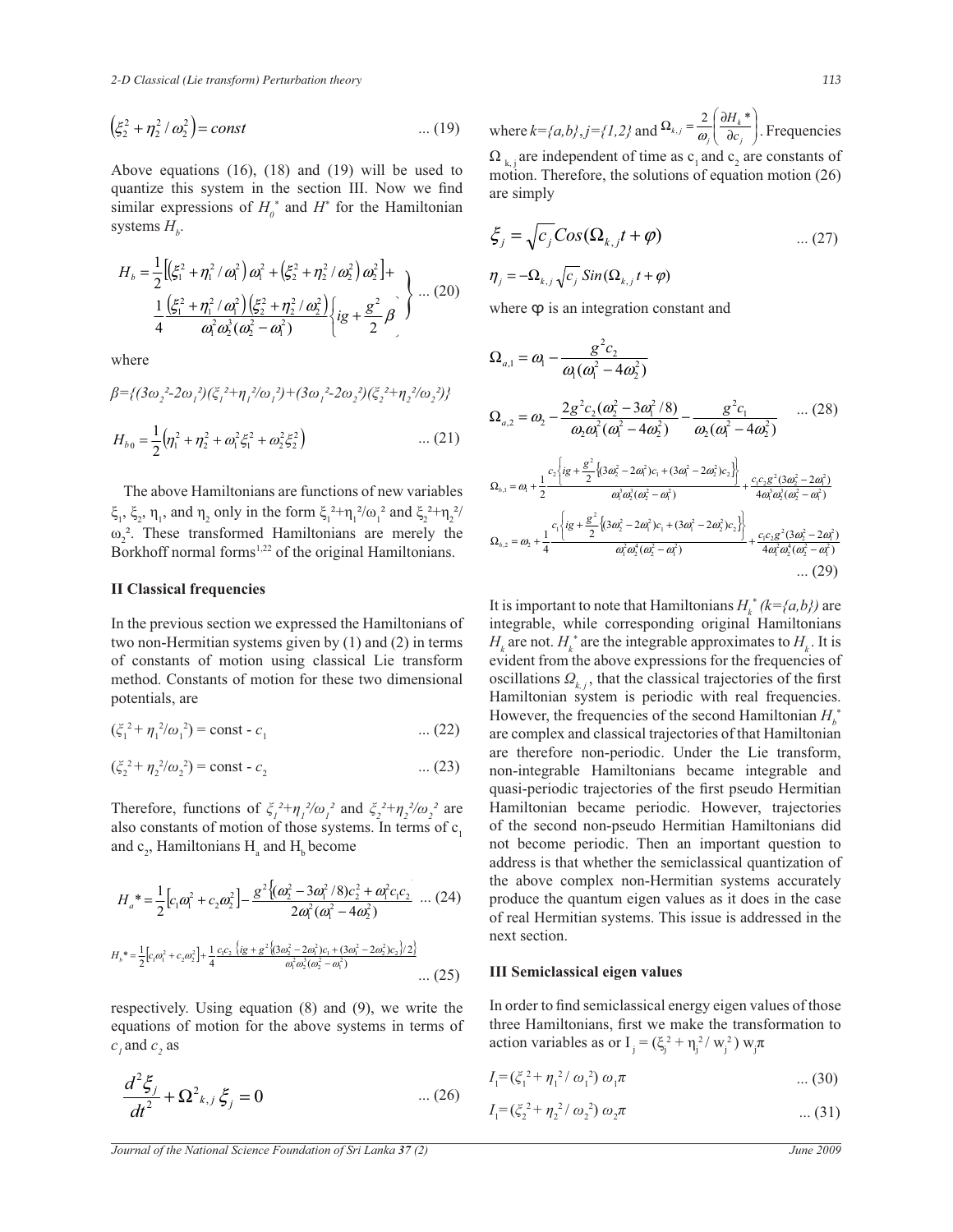Therefore, Hamiltonians in terms of action variable *I 1* and  $I_2$  are given by

$$
H^{ab}(I_1, I_2) = \frac{1}{2\pi} \Big[ I_1 \omega_1 + I_2 \omega_2 \Big] - \frac{2g^2}{\pi^2 \omega_1^2 \omega_2^2 (\omega_1^2 - 4\omega_2^2)} \beta_{\cdots} (32)
$$
  

$$
H^b(I_1, I_2) = \frac{1}{2\pi} \Big[ I_1 \omega_1 + I_2 \omega_2 \Big] +
$$
  

$$
\frac{I_1 I_2}{\pi^3 (\omega_2^2 - \omega_1^2) \omega_1^3 \omega_2^4} \Big\{ ig + \frac{g^2}{\omega_1 \omega_2} \beta_b \Big\} \dots (33)
$$

where  $\beta_a = \{(\omega_2^2 - 3\omega_1^2/8)I_2^2 + I_1I_2\omega_1\omega_2\}$  and  $\beta_b = \{(3\omega_2^2 - 2\omega_1^2)I_1\omega_2 + (3\omega_1^2 - 2\omega_2^2)I_2\omega_1\}$ 

Now we quantize the systems  $H_a$  and  $H_b$  with the quantization conditions

$$
I_1 = \left(n_1 + \frac{1}{2}\right)\hbar \qquad \qquad \dots (34)
$$

$$
I_2 = \left(n_2 + \frac{1}{2}\right) \hbar \tag{35}
$$

where  $n_1$  and  $n_2$  are the two quantum numbers. In this way, we can quantize both non-Hermitian Hamiltonians discussed above. Now we derive expressions for quantum mechanical eigen energies by applying aforementioned quantization conditions.

 Imposing conditions (34) and (35) on (32) and (33), we obtain the quantum eigen energy expressions for the Non-Hermitian systems defined in (1) and (2) respectively as

$$
E^{a}_{n_1 n_2} = \left[ \left( n_1 + \frac{1}{2} \right) \omega_1 + \left( n_2 + \frac{1}{2} \right) \omega_2 \right] - \frac{2g^2}{\omega_1^2 \omega_2^2 (\omega_1^2 - 4\omega_2^2)} \beta_a \qquad (36)
$$

$$
E^{b}{}_{n_1 n_2} = \left[ \left( n_1 + \frac{1}{2} \right) \omega_1 + \left( n_2 + \frac{1}{2} \right) \omega_2 \right] + \frac{1}{2} \left[ \frac{n_1 + \frac{1}{2} \left( n_2 + \frac{1}{2} \right)}{\omega_1^3 \omega_2^4 (\omega_2^2 - \omega_1^2)} \left\{ ig + \frac{g^2}{\omega_1 \omega_2} \beta_b \right\} \right] \quad (37)
$$

where now  $\beta_a = \frac{2}{( \omega_2^2 - 3\omega_1^2/8)(n_2 + 1/2)^2 \omega_1^2 + (n_1 + 1/2)^2}$  $(n_2+1/2)$   $\omega_1 \omega_2$  and  $\beta_b = \{(3\omega_2^2-2\omega_1^2)(n_1+1/2)\omega_2 + (3\omega_1^2-1)\omega_2^2\}$  $(2\omega_2^2)(n_2^2+1/2)\omega_1^2$  and  $\hbar$  is taken as unity.

 $E^a_{n_1 n_2}$  *and*  $E^b_{n_1 n_2}$  in (36) and (37) are the quantum eigen energies of the systems (1) and (2) respectively and  $n_i$ and  $n<sub>2</sub>$  are non negative integers (quantum numbers). Tables 1 and 2 contain the eigen energies calculated using second order Lie transform method and the second order Rayleigh-Schroedinger perturbation theory. For comparison purposes, exact eigen energies which are

**Table 1:** First ten eigen energies of  $V(x) = (1/2)[\omega_1^2 x_1^2 + \omega_2^2 x_2^2 + igx_1x_2^2$ where  $\omega_i = 0.7$ ,  $\omega_i = 1.3$  and  $g = 0.08$  are calculated using Lie transform method and the second order Rayleigh-Schroedinger (RS) perturbation theory. "Exact" eigen energies are obtained by diagonalizing the Hamiltonian in Harmonic oscillator basis set.

obtained by diagonalizing the Hamiltonian in Harmonic oscillator basis set are also included in each table.

| Exact   | Lie transform | 2 <sup>nd</sup> order RS Perturb |
|---------|---------------|----------------------------------|
| 1.00137 | 1.00149       | 1.00138                          |
| 1.70247 | 1.70261       | 1.7025                           |
| 2.30981 | 2.31004       | 2.30992                          |
| 2.40355 | 2.40373       | 2.40362                          |
| 3.01305 | 3.0134        | 3.01329                          |
| 3.10462 | 3.10485       | 3.10474                          |
| 3.62548 | 3.62601       | 3.6259                           |
| 3.71624 | 3.71677       | 3.71665                          |
| 3.80567 | 3.80598       | 3.80586                          |
| 4.33079 | 4.33162       | 4.33151                          |

**Table 2:** First ten eigen energies  $V(x) = (1/2)[\omega_1^2 x_1^2 + \omega_2^2 x_2^2 + igx_1x_2^2$ of where  $\omega_1 = 0.7$ ,  $\omega_2 = 1.3$  and  $g = 0.05$  are calculated using Lie transform method and Rayleigh-Schroedinger (RS) perturbation theory. "Exact" eigen energies are obtained by diagonalizing the Hamiltonian in Harmonic oscillator basis set.

| Exact              | Lie Transform      | $2nd$ order RS Perturb |
|--------------------|--------------------|------------------------|
| $1.0006 + 0.0137i$ | $1.0005 + 0.0137i$ | $1.0006 + 0.0137i$     |
| $17026 + 0.0408i$  | $17029 + 0.0412i$  | $17027 + 0.0412i$      |
| $2.3033 + 0.0406i$ | $2.3027 + 0.0412i$ | $2.3034 + 0.0412i$     |
| $2.4064 + 0.0674i$ | $2.4073 + 0.0687i$ | $2.4067 + 0.0687i$     |
| $3.0121 + 0.1210i$ | $3.0125 + 0.1236i$ | $3.0129 + 0.1236i$     |
| $3.1117 + 0.0930i$ | $31136 + 00962i$   | $31128 + 00962i$       |
| $3.6074 + 0.0669i$ | $3.6066 + 0.0687i$ | $3.6079 + 0.0687i$     |
| $37258 + 01992i$   | $37282 + 02060i$   | $37283 + 02060i$       |
| $3.8181 + 0.1174i$ | $3.8219 + 0.1236i$ | $3.8208 + 0.1236i$     |
| $43255 + 01993i$   | $43272 + 02060i$   | $4.3283 + 0.2060i$     |

The above two tables clearly show that the semiclassical eigen energies are in good agreement with exact quantum eigen values regardless of the Hermiticity of the Hamiltonians and whether the periods of the trajectories